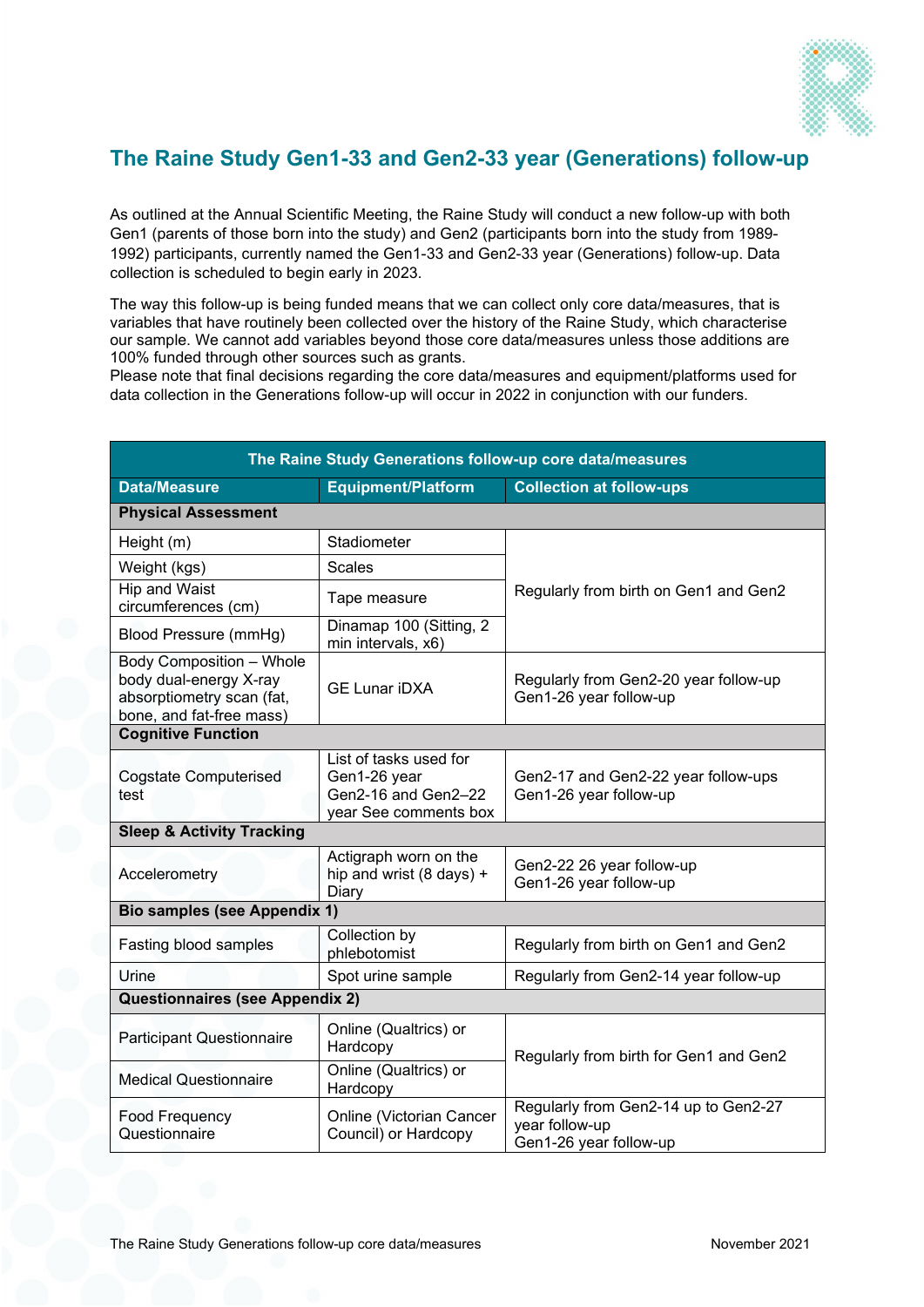

| <b>Appendix 1. Biosamples</b>                                                              |                                                                                                                                                                                                                               |                                                                                                                                                                                                                         |  |
|--------------------------------------------------------------------------------------------|-------------------------------------------------------------------------------------------------------------------------------------------------------------------------------------------------------------------------------|-------------------------------------------------------------------------------------------------------------------------------------------------------------------------------------------------------------------------|--|
| <b>Sample</b>                                                                              | <b>Analysis</b>                                                                                                                                                                                                               | <b>Collection at follow-ups</b>                                                                                                                                                                                         |  |
| <b>Blood samples/collection requirement</b>                                                |                                                                                                                                                                                                                               |                                                                                                                                                                                                                         |  |
| Fasting blood<br><b>EDTA</b>                                                               | <b>General blood parameters</b><br>Full Blood Picture (including<br>differential white cell count)                                                                                                                            | Regularly from Gen2-14 year follow-up<br>(differential count from Gen2-16)<br>Gen1-26 year follow-up                                                                                                                    |  |
| Fasting blood<br>(1. Serum 2. Plasma)<br><b>Serum Separating Tube</b><br>Potassium Oxalate | <b>Glucose homeostasis</b><br>1. Insulin<br>2.Glucose                                                                                                                                                                         | 1. Regularly from Gen2-14 year follow-up<br>2. Regularly from Gen2-8 year follow-up<br>Gen1-26 year (lost) follow-up                                                                                                    |  |
| Fasting blood (Serum)<br>SST                                                               | Lipids and cardiac measures<br>1. Total Cholesterol, LDL-C, HDL-C,<br>Triglycerides<br>2. hs-CRP                                                                                                                              | 1. Regularly from Gen2-8 year follow-up<br>Gen1 at 17 years and Gen1-26 year (lost)<br>follow-up<br>2. Regularly from Gen2-14 year follow-up                                                                            |  |
|                                                                                            | Kidney function panel<br>1.Sodium, Potassium, Creatinine,<br>2. Urea, Uric Acid (UA)<br>3. eGFR                                                                                                                               | 1. Regularly from Gen2-14 year follow-up<br>(except for Gen2-17)<br>Gen1-26 year (lost) follow-up<br>2. Regularly from Gen2-20 year follow-up<br>(with measurement for Urea at Gen2-14<br>year follow-up)<br>3. Gen2-27 |  |
|                                                                                            | Liver function panel /proteins<br>1. Alanine aminotransferase (ALT),<br>Alkaline phosphatase (ALP),<br>Aspartate aminotransferase (AST)<br>Gamma-glutamyl transpeptidase<br>(GGT), Albumin (ALB)<br>2. Total Bilirubin (BIL), | 1. Gen 2-14 and Gen 2-17 had a<br>combination of the liver enzymes tested<br>and the full set from Gen2-20<br>Gen1-26 year (lost) follow-up<br>2. Regularly from Gen2-17 year follow-up                                 |  |
|                                                                                            | <b>Iron Studies</b><br>Iron, Ferritin, Transferrin, Transferrin<br>saturation (%)                                                                                                                                             | Regularly from Gen2-8 year follow-up                                                                                                                                                                                    |  |
| Urine samples/collection requirement                                                       |                                                                                                                                                                                                                               |                                                                                                                                                                                                                         |  |
| Spot urine sample<br>Specimen container                                                    | Urine panel - kidney function<br>Sodium, potassium, creatinine                                                                                                                                                                | Gen2-17 and Gen2-27 year follow-up<br>Gen1-26 year (lost) follow-up                                                                                                                                                     |  |

EDTA – Ethylenediaminetetraacetic acid (anticoagulant) blood tube SST- Serum separating tube or Lithium-Heparin tube